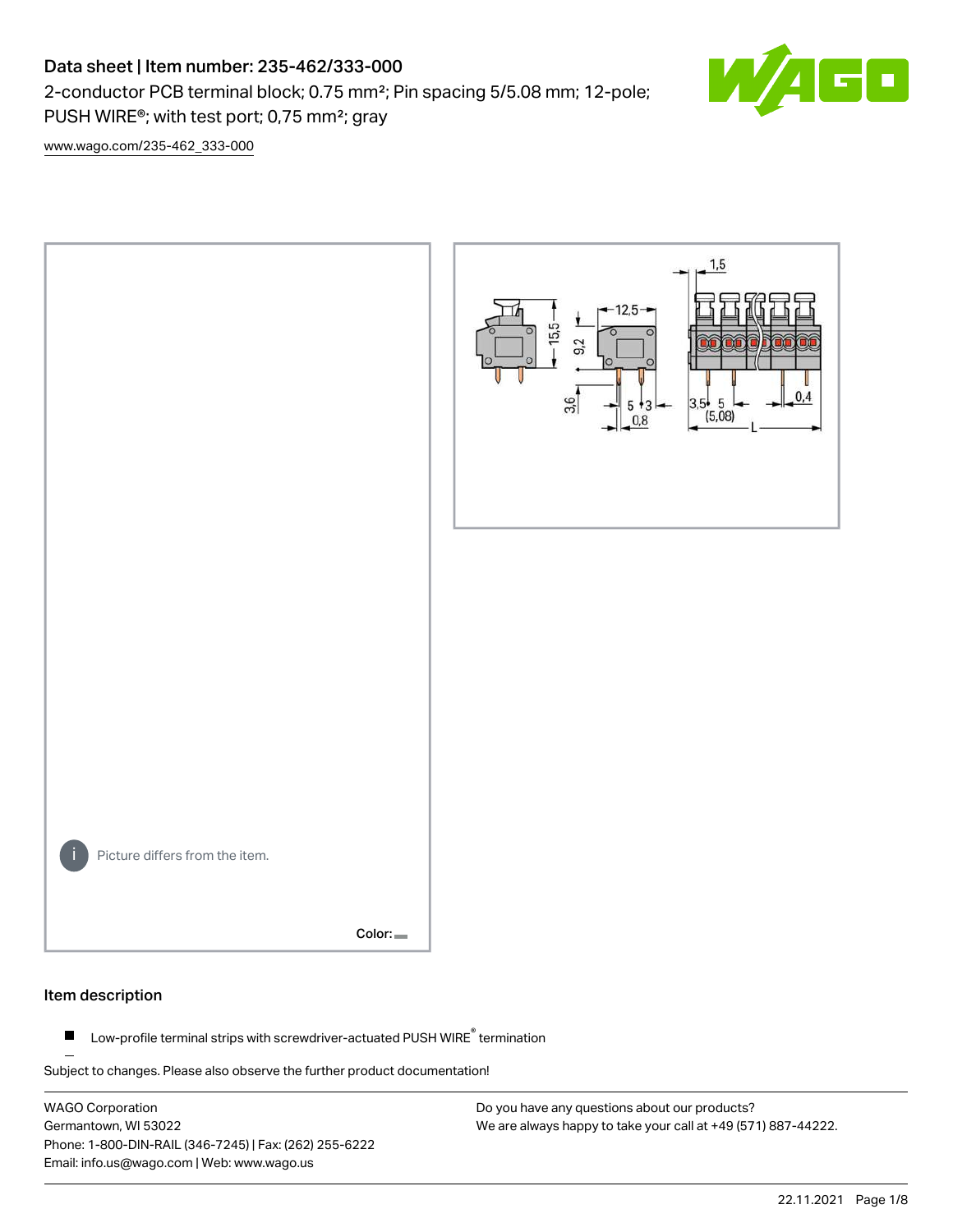

- Double-conductor connection for supply and distribution of signals ideal for standard, single-conductor signal lines suitable for push-in termination
- $\blacksquare$ Double solder pins for high mechanical stability
- $\blacksquare$ Combines with all 235 Series modular terminal blocks
- $\blacksquare$ Set to metric or inch pin spacing by compressing terminal strips together or pulling them apart
- $\blacksquare$ Conductor removal via screwdriver (2.5mm x 0.4mm)
- $\blacksquare$ Also available with test slot

#### Data Notes

| w<br>۰, | ×<br>v<br>۰.<br>۰. | w<br>۰. |
|---------|--------------------|---------|
|         |                    |         |

| Variants: | Other pole numbers                                               |
|-----------|------------------------------------------------------------------|
|           | Other colors                                                     |
|           | Mixed-color PCB connector strips                                 |
|           | Direct marking                                                   |
|           | Other versions (or variants) can be requested from WAGO Sales or |
|           | configured at https://configurator.wago.com/                     |

### Electrical data

#### IEC Approvals

| Ratings per                 | IEC/EN 60664-1                                                        |
|-----------------------------|-----------------------------------------------------------------------|
| Rated voltage (III / 3)     | 250 V                                                                 |
| Rated surge voltage (III/3) | 4 <sub>kV</sub>                                                       |
| Rated voltage (III/2)       | 320 V                                                                 |
| Rated surge voltage (III/2) | 4 <sub>kV</sub>                                                       |
| Nominal voltage (II/2)      | 630 V                                                                 |
| Rated surge voltage (II/2)  | 4 <sub>kV</sub>                                                       |
| Rated current               | 10A                                                                   |
| Legend (ratings)            | $(III / 2)$ $\triangle$ Overvoltage category III / Pollution degree 2 |

#### UL Approvals

| Approvals per                  | UL 1059 |
|--------------------------------|---------|
| Rated voltage UL (Use Group B) | 300 V   |
| Rated current UL (Use Group B) | 10 A    |
| Rated voltage UL (Use Group D) | 300 V   |
| Rated current UL (Use Group D) | 10 A    |

Subject to changes. Please also observe the further product documentation!

| <b>WAGO Corporation</b>                                | Do you have any questions about our products?                 |
|--------------------------------------------------------|---------------------------------------------------------------|
| Germantown, WI 53022                                   | We are always happy to take your call at +49 (571) 887-44222. |
| Phone: 1-800-DIN-RAIL (346-7245)   Fax: (262) 255-6222 |                                                               |
| Email: info.us@wago.com   Web: www.wago.us             |                                                               |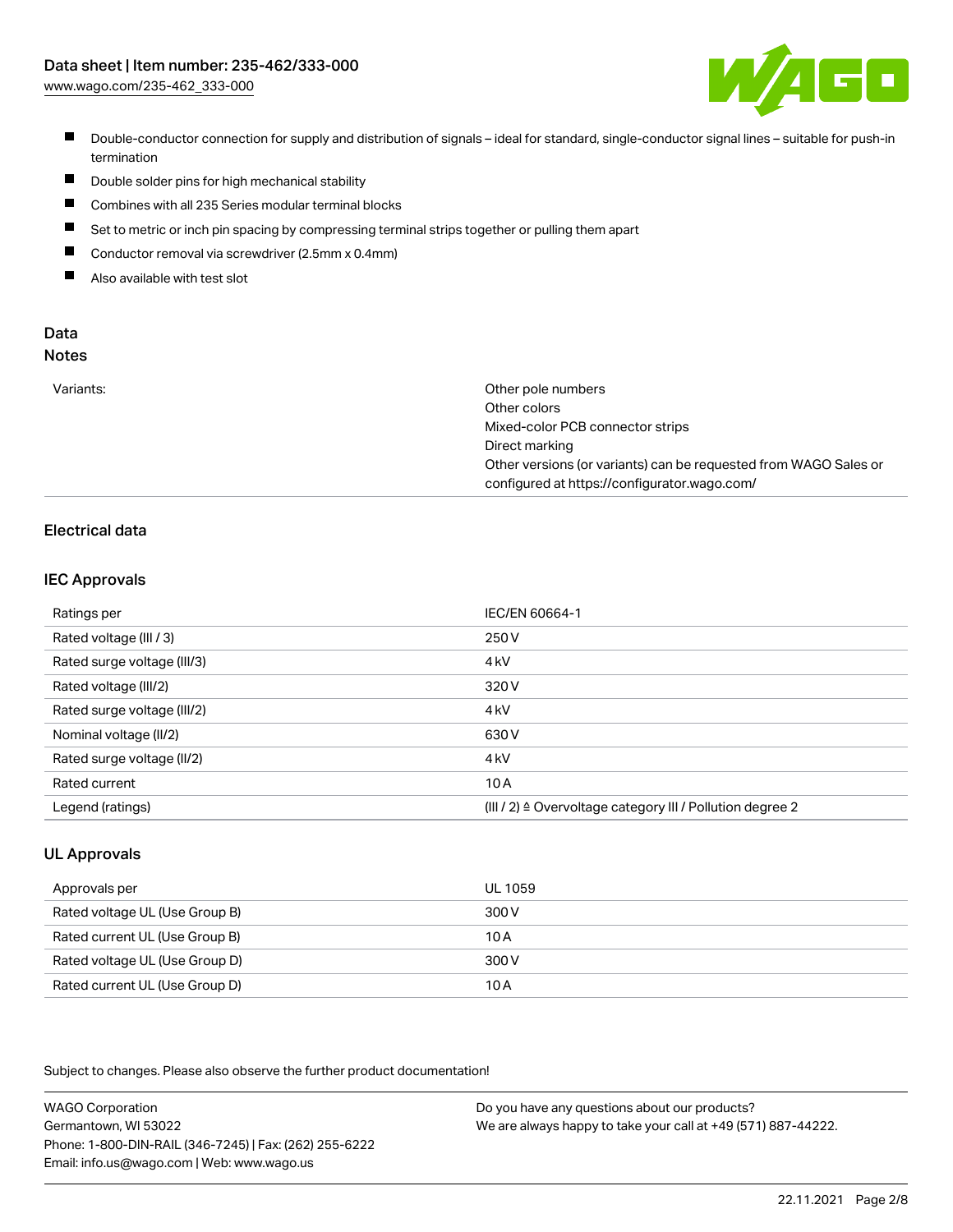

#### CSA Approvals

| Approvals per                   | <b>CSA</b> |
|---------------------------------|------------|
| Rated voltage CSA (Use Group B) | 300 V      |
| Rated current CSA (Use Group B) | 10 A       |

#### Connection data

| Total number of connection points | 24 |
|-----------------------------------|----|
| Total number of potentials        |    |
| Number of connection types        |    |
| Number of levels                  |    |

#### Connection 1

| Connection technology                             | PUSH WIRE                               |
|---------------------------------------------------|-----------------------------------------|
| Actuation type                                    | Operating tool                          |
| Solid conductor                                   | $0.250.75$ mm <sup>2</sup> / 24  18 AWG |
| Fine-stranded conductor; with uninsulated ferrule | $0.250.34$ mm <sup>2</sup>              |
| Strip length                                      | $910$ mm $/0.350.39$ inch               |
| Conductor connection direction to PCB             | 0°                                      |
| Number of poles                                   | 12                                      |

#### Physical data

| Pin spacing                          | 5/5.08 mm / 0.197/0.2 inch |
|--------------------------------------|----------------------------|
| Width                                | 61.5 mm / 2.421 inch       |
| Height                               | 12.8 mm / 0.504 inch       |
| Height from the surface              | 9.2 mm / 0.362 inch        |
| Depth                                | 12.5 mm / 0.492 inch       |
| Solder pin length                    | $3.6 \,\mathrm{mm}$        |
| Solder pin dimensions                | $0.8 \times 0.4$ mm        |
| Drilled hole diameter with tolerance | 1 <sup>(+0.1)</sup> mm     |

## PCB contact

| PCB Contact                         | TH .                                     |
|-------------------------------------|------------------------------------------|
| Solder pin arrangement              | over the entire terminal strip (in-line) |
| Number of solder pins per potential |                                          |

Subject to changes. Please also observe the further product documentation!

| <b>WAGO Corporation</b>                                | Do you have any questions about our products?                 |
|--------------------------------------------------------|---------------------------------------------------------------|
| Germantown, WI 53022                                   | We are always happy to take your call at +49 (571) 887-44222. |
| Phone: 1-800-DIN-RAIL (346-7245)   Fax: (262) 255-6222 |                                                               |
| Email: info.us@wago.com   Web: www.wago.us             |                                                               |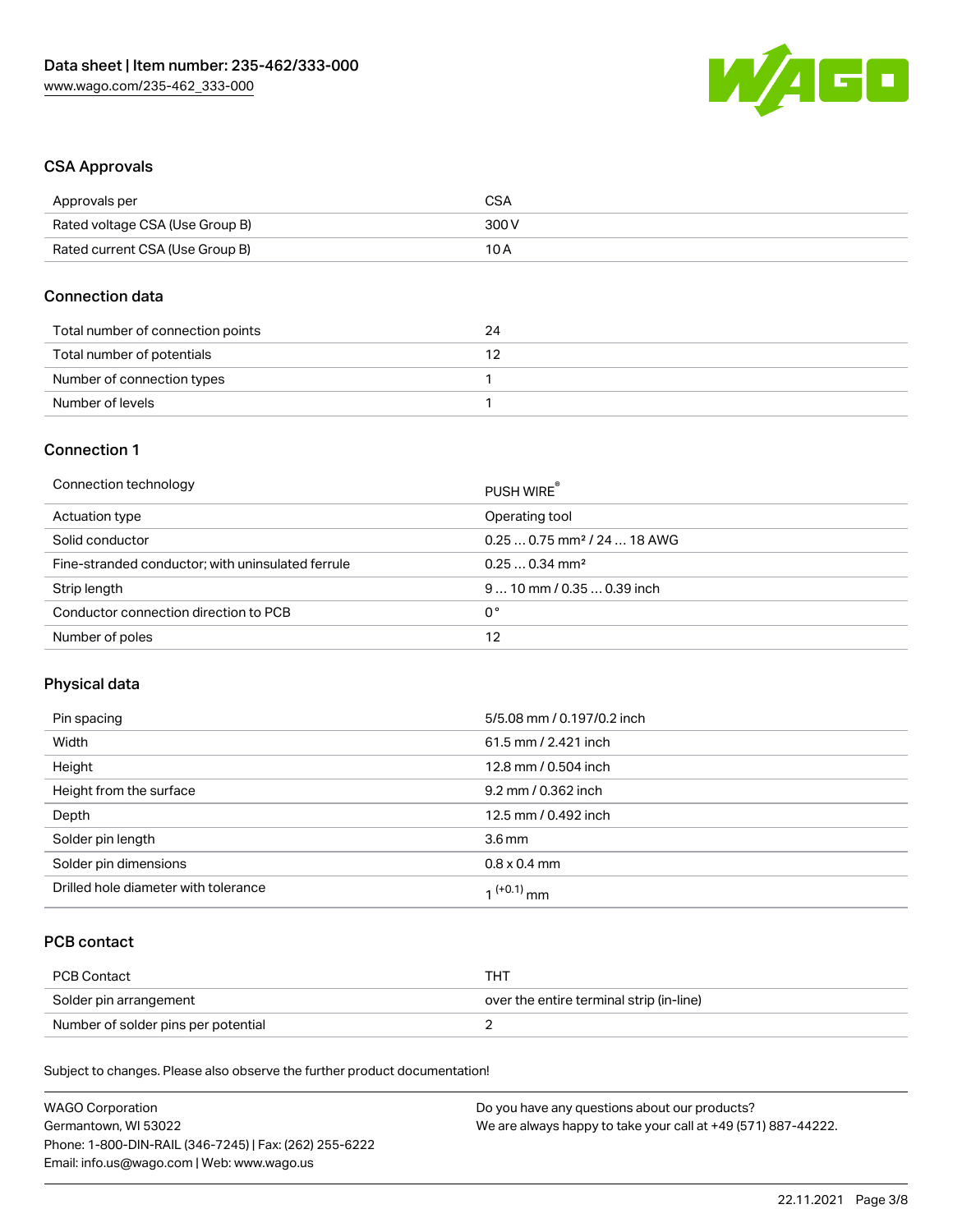

#### Material data

| Color                       | gray                                  |
|-----------------------------|---------------------------------------|
| Material group              |                                       |
| Insulation material         | Polyamide (PA66)                      |
| Flammability class per UL94 | V <sub>0</sub>                        |
| Clamping spring material    | Chrome nickel spring steel (CrNi)     |
| Contact material            | Electrolytic copper $(E_{\text{Cl}})$ |
| Contact plating             | tin-plated                            |
| Fire load                   | $0.124M$ J                            |
| Weight                      | 8g                                    |

#### Environmental requirements

| Limit temperature range | +105 °C |
|-------------------------|---------|
|                         | -60     |
|                         |         |

#### Commercial data

| Product Group         | 4 (Printed Circuit) |
|-----------------------|---------------------|
| PU (SPU)              | 80 (20) Stück       |
| Packaging type        | box                 |
| Country of origin     | CН                  |
| <b>GTIN</b>           | 4017332260077       |
| Customs tariff number | 85369010000         |

## Approvals / Certificates

#### UL-Approvals

|        |                               |                                 | Certificate |
|--------|-------------------------------|---------------------------------|-------------|
| Logo   | Approval                      | <b>Additional Approval Text</b> | name        |
|        | UL                            | $\overline{\phantom{0}}$        | E45172      |
| $\Box$ | UL International Germany GmbH |                                 |             |

#### Optional accessories

Email: info.us@wago.com | Web: www.wago.us

| Ferrules |  |
|----------|--|
|----------|--|

| .<br>Ferrule                                           |                                                                                                                        |                                                               |                      |
|--------------------------------------------------------|------------------------------------------------------------------------------------------------------------------------|---------------------------------------------------------------|----------------------|
|                                                        | Item no.: 216-101<br>Ferrule; Sleeve for 0.5 mm <sup>2</sup> / AWG 22; uninsulated; electro-tin plated; silver-colored |                                                               | www.wago.com/216-101 |
|                                                        | Subject to changes. Please also observe the further product documentation!                                             |                                                               |                      |
| <b>WAGO Corporation</b>                                |                                                                                                                        | Do you have any questions about our products?                 |                      |
| Germantown, WI 53022                                   |                                                                                                                        | We are always happy to take your call at +49 (571) 887-44222. |                      |
| Phone: 1-800-DIN-RAIL (346-7245)   Fax: (262) 255-6222 |                                                                                                                        |                                                               |                      |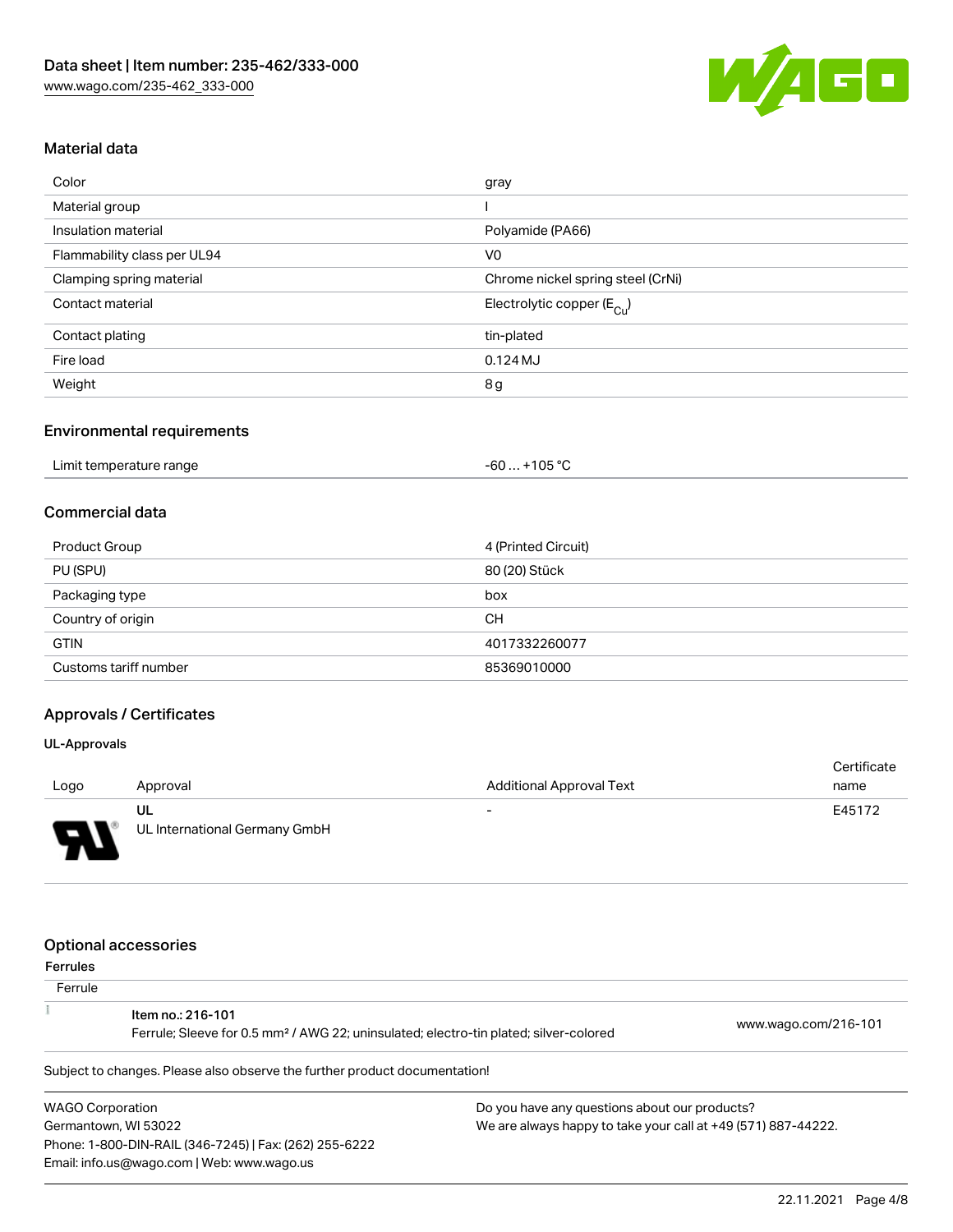### Data sheet | Item number: 235-462/333-000

Phone: 1-800-DIN-RAIL (346-7245) | Fax: (262) 255-6222

Email: info.us@wago.com | Web: www.wago.us

[www.wago.com/235-462\\_333-000](http://www.wago.com/235-462_333-000)



|                         | Item no.: 216-104<br>Ferrule; Sleeve for 1.5 mm <sup>2</sup> / AWG 16; uninsulated; electro-tin plated; silver-colored                                                             |                                                                                                                | www.wago.com/216-104 |
|-------------------------|------------------------------------------------------------------------------------------------------------------------------------------------------------------------------------|----------------------------------------------------------------------------------------------------------------|----------------------|
| ı                       | Item no.: 216-106<br>Ferrule; Sleeve for 2.5 mm <sup>2</sup> / AWG 14; uninsulated; electro-tin plated; silver-colored                                                             |                                                                                                                | www.wago.com/216-106 |
| î.                      | Item no.: 216-107<br>Ferrule; Sleeve for 4 mm <sup>2</sup> / AWG 12; uninsulated; electro-tin plated                                                                               |                                                                                                                | www.wago.com/216-107 |
|                         | Item no.: 216-108<br>Ferrule; Sleeve for 6 mm <sup>2</sup> / AWG 10; uninsulated; electro-tin plated; silver-colored                                                               |                                                                                                                | www.wago.com/216-108 |
| ſ                       | Item no.: 216-109<br>Ferrule; Sleeve for 10 mm <sup>2</sup> / AWG 8; uninsulated; electro-tin plated                                                                               |                                                                                                                | www.wago.com/216-109 |
|                         | Item no.: 216-102<br>Ferrule; Sleeve for 0.75 mm <sup>2</sup> / AWG 20; uninsulated; electro-tin plated; silver-colored                                                            |                                                                                                                | www.wago.com/216-102 |
|                         | Item no.: 216-103<br>Ferrule; Sleeve for 1 mm <sup>2</sup> / AWG 18; uninsulated; electro-tin plated                                                                               |                                                                                                                | www.wago.com/216-103 |
| Π                       | Item no.: 216-110<br>Ferrule; Sleeve for 16 mm <sup>2</sup> / AWG 6; uninsulated; electro-tin plated; metallic brown                                                               |                                                                                                                | www.wago.com/216-110 |
| ī.                      | Item no.: 216-123<br>Ferrule; Sleeve for 1 mm <sup>2</sup> / AWG 18; uninsulated; electro-tin plated; silver-colored                                                               |                                                                                                                | www.wago.com/216-123 |
| î.                      | Item no.: 216-122<br>Ferrule; Sleeve for 0.75 mm <sup>2</sup> / AWG 20; uninsulated; electro-tin plated; silver-colored                                                            |                                                                                                                | www.wago.com/216-122 |
|                         | Item no.: 216-124<br>Ferrule; Sleeve for 1.5 mm <sup>2</sup> / AWG 16; uninsulated; electro-tin plated                                                                             |                                                                                                                | www.wago.com/216-124 |
|                         | Item no.: 216-142<br>Ferrule; Sleeve for 0.75 mm <sup>2</sup> / 18 AWG; uninsulated; electro-tin plated; electrolytic copper; gastight<br>crimped; acc. to DIN 46228, Part 1/08.92 |                                                                                                                | www.wago.com/216-142 |
|                         | Item no.: 216-132<br>Ferrule; Sleeve for 0.34 mm <sup>2</sup> / AWG 24; uninsulated; electro-tin plated                                                                            |                                                                                                                | www.wago.com/216-132 |
|                         | Item no.: 216-121<br>Ferrule; Sleeve for 0.5 mm <sup>2</sup> / AWG 22; uninsulated; electro-tin plated; silver-colored                                                             |                                                                                                                | www.wago.com/216-121 |
|                         | Item no.: 216-143<br>Ferrule; Sleeve for 1 mm <sup>2</sup> / AWG 18; uninsulated; electro-tin plated; electrolytic copper; gastight<br>crimped; acc. to DIN 46228, Part 1/08.92    |                                                                                                                | www.wago.com/216-143 |
|                         | Item no.: 216-131<br>Ferrule; Sleeve for 0.25 mm <sup>2</sup> / AWG 24; uninsulated; electro-tin plated; silver-colored                                                            |                                                                                                                | www.wago.com/216-131 |
|                         | Item no.: 216-141<br>Ferrule; Sleeve for 0.5 mm <sup>2</sup> / 20 AWG; uninsulated; electro-tin plated; electrolytic copper; gastight<br>crimped; acc. to DIN 46228, Part 1/08.92  |                                                                                                                | www.wago.com/216-141 |
|                         | Item no.: 216-152<br>Ferrule; Sleeve for 0.34 mm <sup>2</sup> / AWG 24; uninsulated; electro-tin plated                                                                            |                                                                                                                | www.wago.com/216-152 |
|                         | Subject to changes. Please also observe the further product documentation!                                                                                                         |                                                                                                                |                      |
| <b>WAGO Corporation</b> | Germantown, WI 53022                                                                                                                                                               | Do you have any questions about our products?<br>We are always happy to take your call at +49 (571) 887-44222. |                      |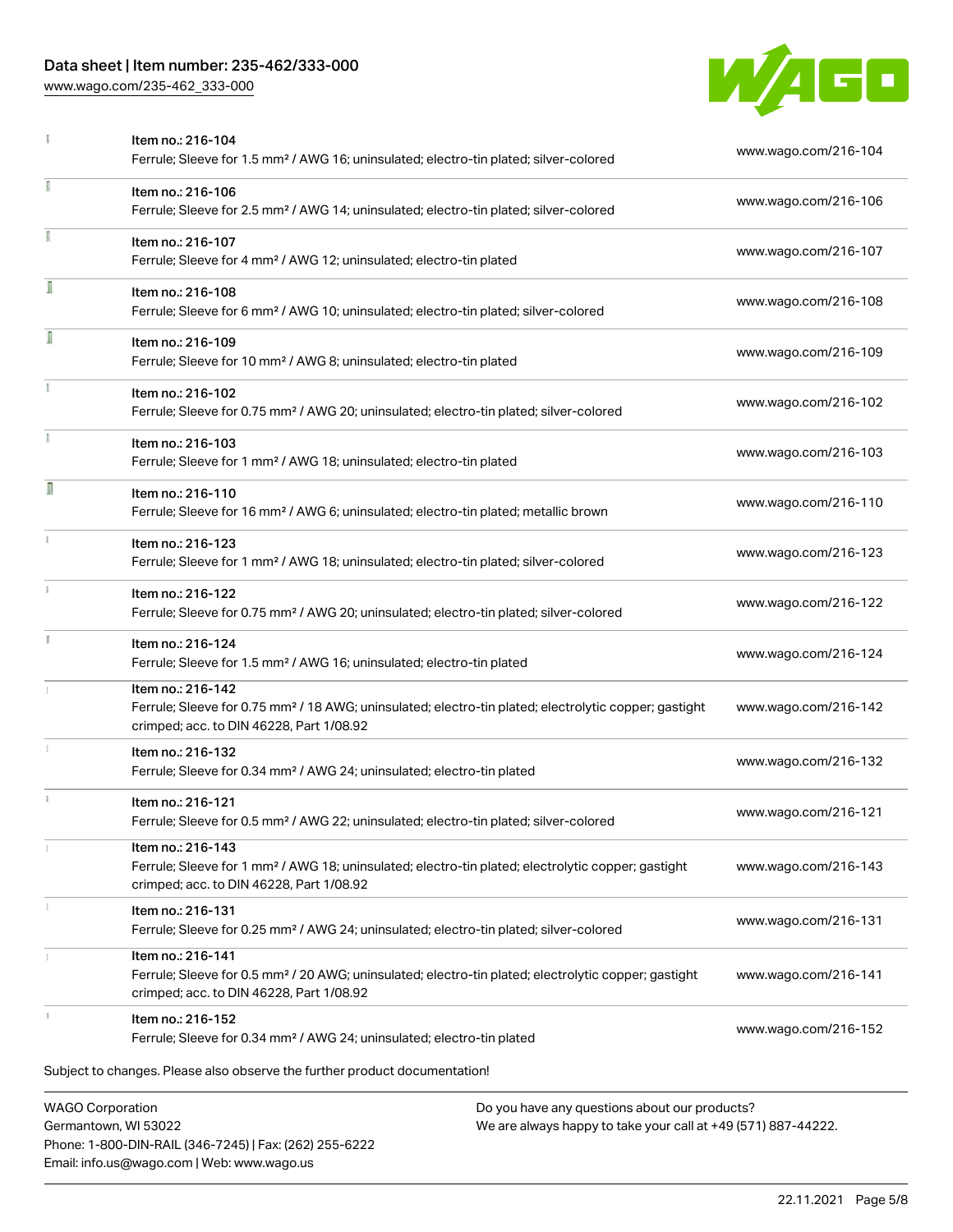### Data sheet | Item number: 235-462/333-000

[www.wago.com/235-462\\_333-000](http://www.wago.com/235-462_333-000)



| ٠ | Item no.: 216-203<br>Ferrule; Sleeve for 1 mm <sup>2</sup> / AWG 18; insulated; electro-tin plated; red                                                                                                    | www.wago.com/216-203 |
|---|------------------------------------------------------------------------------------------------------------------------------------------------------------------------------------------------------------|----------------------|
| n | Item no.: 216-206<br>Ferrule; Sleeve for 2.5 mm <sup>2</sup> / AWG 14; insulated; electro-tin plated; blue                                                                                                 | www.wago.com/216-206 |
| Ä | Item no.: 216-207<br>Ferrule; Sleeve for 4 mm <sup>2</sup> / AWG 12; insulated; electro-tin plated; gray                                                                                                   | www.wago.com/216-207 |
|   | Item no.: 216-202<br>Ferrule; Sleeve for 0.75 mm <sup>2</sup> / 18 AWG; insulated; electro-tin plated; gray                                                                                                | www.wago.com/216-202 |
|   | Item no.: 216-151<br>Ferrule; Sleeve for 0.25 mm <sup>2</sup> / AWG 24; uninsulated; electro-tin plated                                                                                                    | www.wago.com/216-151 |
| Â | Item no.: 216-204<br>Ferrule; Sleeve for 1.5 mm <sup>2</sup> / AWG 16; insulated; electro-tin plated; black                                                                                                | www.wago.com/216-204 |
|   | Item no.: 216-209<br>Ferrule; Sleeve for 10 mm <sup>2</sup> / AWG 8; insulated; electro-tin plated; red                                                                                                    | www.wago.com/216-209 |
|   | Item no.: 216-205<br>Ferrule; Sleeve for 2.08 mm <sup>2</sup> / AWG 14; insulated; electro-tin plated; yellow                                                                                              | www.wago.com/216-205 |
|   | Item no.: 216-144<br>Ferrule; Sleeve for 1.5 mm <sup>2</sup> / AWG 16; uninsulated; electro-tin plated; electrolytic copper; gastight<br>crimped; acc. to DIN 46228, Part 1/08.92; silver-colored          | www.wago.com/216-144 |
| I | Item no.: 216-208<br>Ferrule; Sleeve for 6 mm <sup>2</sup> / AWG 10; insulated; electro-tin plated; electrolytic copper; gastight crimped; www.wago.com/216-208<br>acc. to DIN 46228, Part 4/09.90; yellow |                      |
|   | Item no.: 216-201<br>Ferrule; Sleeve for 0.5 mm <sup>2</sup> / 20 AWG; insulated; electro-tin plated; white                                                                                                | www.wago.com/216-201 |
| ۸ | Item no.: 216-223<br>Ferrule; Sleeve for 1 mm <sup>2</sup> / AWG 18; insulated; electro-tin plated; red                                                                                                    | www.wago.com/216-223 |
|   | Item no.: 216-210<br>Ferrule; Sleeve for 16 mm <sup>2</sup> / AWG 6; insulated; electro-tin plated; electrolytic copper; gastight crimped; www.wago.com/216-210<br>acc. to DIN 46228, Part 4/09.90; blue   |                      |
|   | Item no.: 216-241<br>Ferrule; Sleeve for 0.5 mm <sup>2</sup> / 20 AWG; insulated; electro-tin plated; electrolytic copper; gastight<br>crimped; acc. to DIN 46228, Part 4/09.90; white                     | www.wago.com/216-241 |
|   | Item no.: 216-242<br>Ferrule; Sleeve for 0.75 mm <sup>2</sup> / 18 AWG; insulated; electro-tin plated; electrolytic copper; gastight<br>crimped; acc. to DIN 46228, Part 4/09.90; gray                     | www.wago.com/216-242 |
|   | Item no.: 216-222<br>Ferrule; Sleeve for 0.75 mm <sup>2</sup> / 18 AWG; insulated; electro-tin plated; gray                                                                                                | www.wago.com/216-222 |
|   | Item no.: 216-221<br>Ferrule; Sleeve for 0.5 mm <sup>2</sup> / 20 AWG; insulated; electro-tin plated; white                                                                                                | www.wago.com/216-221 |
|   | Item no.: 216-224                                                                                                                                                                                          |                      |

Subject to changes. Please also observe the further product documentation!

WAGO Corporation Germantown, WI 53022 Phone: 1-800-DIN-RAIL (346-7245) | Fax: (262) 255-6222 Email: info.us@wago.com | Web: www.wago.us

Do you have any questions about our products? We are always happy to take your call at +49 (571) 887-44222.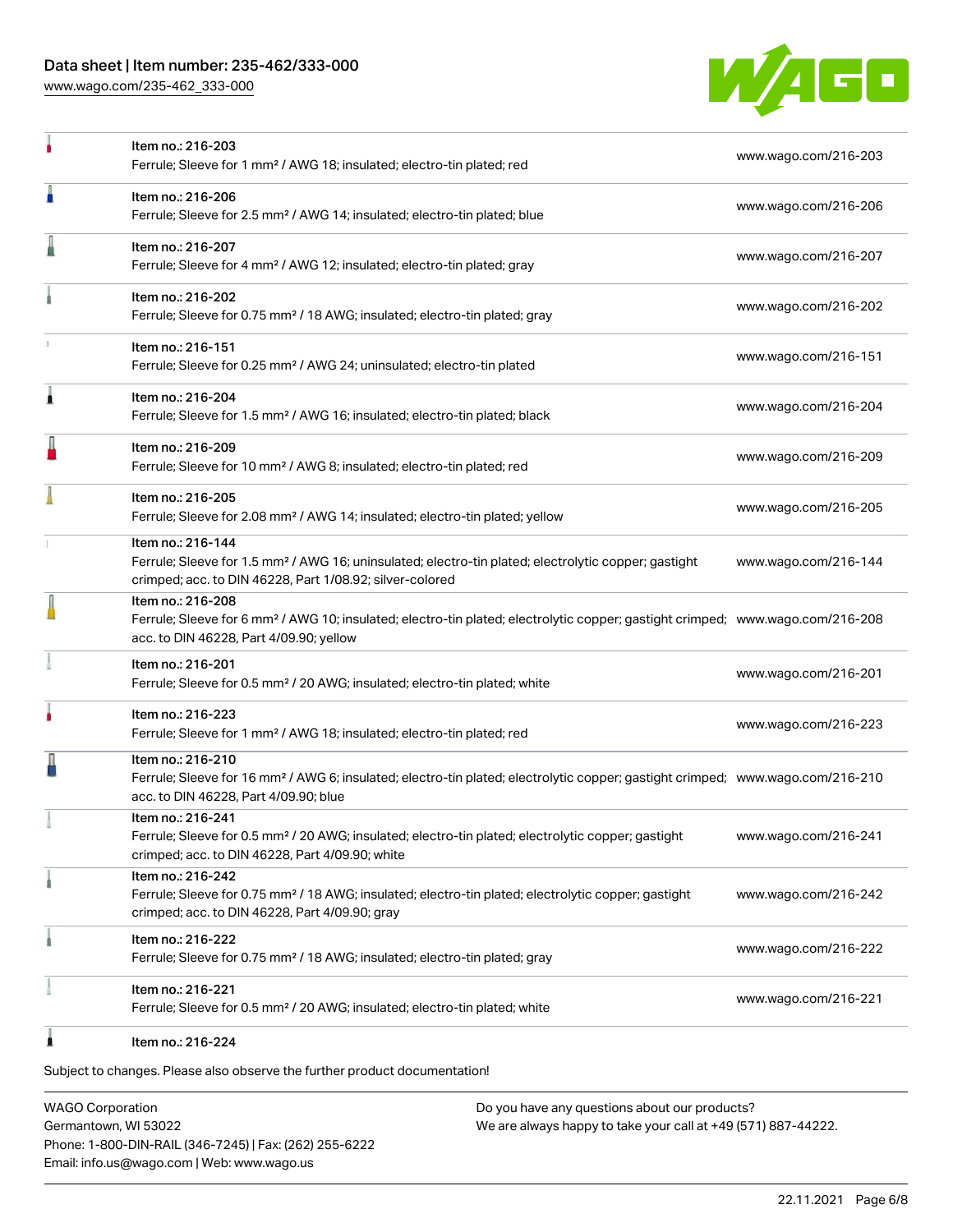

Ferrule; Sleeve for 1.5 mm² / AWG 16; insulated; electro-tin plated; black [www.wago.com/216-224](http://www.wago.com/216-224)

|                         | Item no.: 216-243<br>Ferrule; Sleeve for 1 mm <sup>2</sup> / AWG 18; insulated; electro-tin plated; electrolytic copper; gastight crimped; www.wago.com/216-243<br>acc. to DIN 46228, Part 4/09.90; red    |                                               |                      |
|-------------------------|------------------------------------------------------------------------------------------------------------------------------------------------------------------------------------------------------------|-----------------------------------------------|----------------------|
| 1                       | Item no.: 216-244<br>Ferrule; Sleeve for 1.5 mm <sup>2</sup> / AWG 16; insulated; electro-tin plated; electrolytic copper; gastight<br>crimped; acc. to DIN 46228, Part 4/09.90; black                     |                                               | www.wago.com/216-244 |
|                         | Item no.: 216-263<br>Ferrule; Sleeve for 1 mm <sup>2</sup> / AWG 18; insulated; electro-tin plated; electrolytic copper; gastight crimped; www.wago.com/216-263<br>acc. to DIN 46228, Part 4/09.90; red    |                                               |                      |
|                         | Item no.: 216-246<br>Ferrule; Sleeve for 2.5 mm <sup>2</sup> / AWG 14; insulated; electro-tin plated; electrolytic copper; gastight<br>crimped; acc. to DIN 46228, Part 4/09.90; blue                      |                                               | www.wago.com/216-246 |
| A                       | Item no.: 216-266<br>Ferrule; Sleeve for 2.5 mm <sup>2</sup> / AWG 14; insulated; electro-tin plated; electrolytic copper; gastight<br>crimped; acc. to DIN 46228, Part 4/09.90; blue                      |                                               | www.wago.com/216-266 |
|                         | Item no.: 216-264<br>Ferrule; Sleeve for 1.5 mm <sup>2</sup> / AWG 16; insulated; electro-tin plated; electrolytic copper; gastight<br>crimped; acc. to DIN 46228, Part 4/09.90; black                     |                                               | www.wago.com/216-264 |
|                         | Item no.: 216-284<br>Ferrule; Sleeve for 1.5 mm <sup>2</sup> / AWG 16; insulated; electro-tin plated; electrolytic copper; gastight<br>crimped; acc. to DIN 46228, Part 4/09.90; black                     |                                               | www.wago.com/216-284 |
|                         | Item no.: 216-286<br>Ferrule; Sleeve for 2.5 mm <sup>2</sup> / AWG 14; insulated; electro-tin plated; electrolytic copper; gastight<br>crimped; acc. to DIN 46228, Part 4/09.90; blue                      |                                               | www.wago.com/216-286 |
|                         | Item no.: 216-287<br>Ferrule; Sleeve for 4 mm <sup>2</sup> / AWG 12; insulated; electro-tin plated; electrolytic copper; gastight crimped; www.wago.com/216-287<br>acc. to DIN 46228, Part 4/09.90; gray   |                                               |                      |
|                         | Item no.: 216-262<br>Ferrule; Sleeve for 0.75 mm <sup>2</sup> / 18 AWG; insulated; electro-tin plated; electrolytic copper; gastight<br>crimped; acc. to DIN 46228, Part 4/09.90; gray                     |                                               | www.wago.com/216-262 |
|                         | Item no.: 216-288<br>Ferrule; Sleeve for 6 mm <sup>2</sup> / AWG 10; insulated; electro-tin plated; electrolytic copper; gastight crimped; www.wago.com/216-288<br>acc. to DIN 46228, Part 4/09.90; yellow |                                               |                      |
|                         | Item no.: 216-289<br>Ferrule; Sleeve for 10 mm <sup>2</sup> / AWG 8; insulated; electro-tin plated; electrolytic copper; gastight crimped; www.wago.com/216-289<br>acc. to DIN 46228, Part 4/09.90; red    |                                               |                      |
|                         | Item no.: 216-301<br>Ferrule; Sleeve for 0.25 mm <sup>2</sup> / AWG 24; insulated; electro-tin plated; yellow                                                                                              |                                               | www.wago.com/216-301 |
|                         | Item no.: 216-321<br>Ferrule; Sleeve for 0.25 mm <sup>2</sup> / AWG 24; insulated; electro-tin plated; yellow                                                                                              |                                               | www.wago.com/216-321 |
|                         | Item no.: 216-322<br>Ferrule; Sleeve for 0.34 mm <sup>2</sup> / 22 AWG; insulated; electro-tin plated; green                                                                                               |                                               | www.wago.com/216-322 |
|                         | Item no.: 216-267<br>Ferrule; Sleeve for 4 mm <sup>2</sup> / AWG 12; insulated; electro-tin plated; electrolytic copper; gastight crimped; www.wago.com/216-267                                            |                                               |                      |
| <b>WAGO Corporation</b> | Subject to changes. Please also observe the further product documentation!                                                                                                                                 | Do you have any questions about our products? |                      |

Germantown, WI 53022 Phone: 1-800-DIN-RAIL (346-7245) | Fax: (262) 255-6222 Email: info.us@wago.com | Web: www.wago.us

We are always happy to take your call at +49 (571) 887-44222.